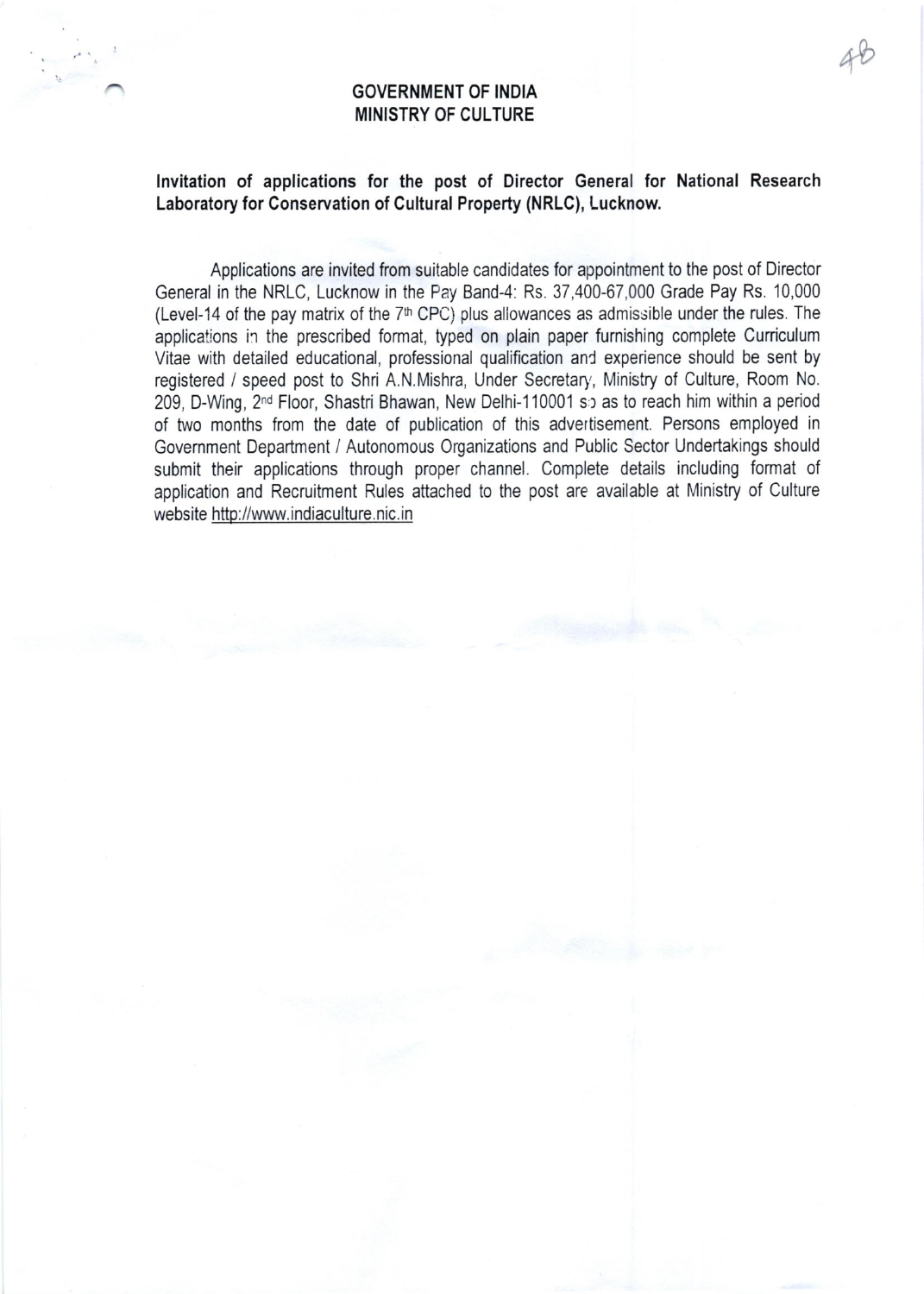## F. No.8-8/2018 M-ll Government of lndia Ministry of Culture

Shastri Bhawan, New Delhi Dated the 21<sup>st</sup> August, 2018. 49

#### OFFICE MEMORANDUM

# Subject: Filling up the post of Director General, National Research Laboratory for Conservation of Cultural Property (NRLC), Lucknow under Ministry of Culture on Deputation (Including Short Term Contract) or on Contract basis.

Applications are invited for appointment to the post of Director General, NRLC in the Pay Band-4: Rs. 37400-67000, Grade Pay Rs. 10000/- (Level-14 of the pay matrix of the  $7<sup>th</sup>$  CPC), General Central Service (Group'A') Gazetted, Non-Ministerial on Deputaticn (lncluding Short Term Contract) or on Contract basis.

#### 1. Eligibility

#### Deputation including Short Term Contract

Officers of the Central Government or the State governments or union territories or public sector undertakings or universities or recognised research institutions or statutory and autonomous organisations:

(a) (i) holding analogous posts on regular basis in the parent cadre or department; or

(ii) with three years service in the grade rendered after appointment thereto on a regular basis in posts in the Pay Band-4 Rs. 37,400 - 67,000 plus grade pay of Rs. 8,700 (Level-13 of the pay matrix of the 7<sup>th</sup> CPC) in the parent cadre or department; and

(b) possessing the fohowing educational qualifications and experience.-

#### Essential

- (i) Master's degree in Chemical/ Physical/ Biological/ Environmental/ Earth Sciences or Bachelor's degree in Engineering or Technology with specialisation in Metallurgy or Material Science from a recognised University; and
- (ii) fifteen (15) years experience in practical or research / teaching :n the field of conservation of cultural property like stones, metals, cerarnics, textiles, wood, manuscripts, bone and ivory, paintings, sculptures;
- (iii) experience of conducting and guiding research in the field of conservation of antiques and art objects (proof of having published books, articles and monographs relating to conservation aspects to be fumished); and
- (iv) experience of planning, setting up and administering a conservation laboratory.